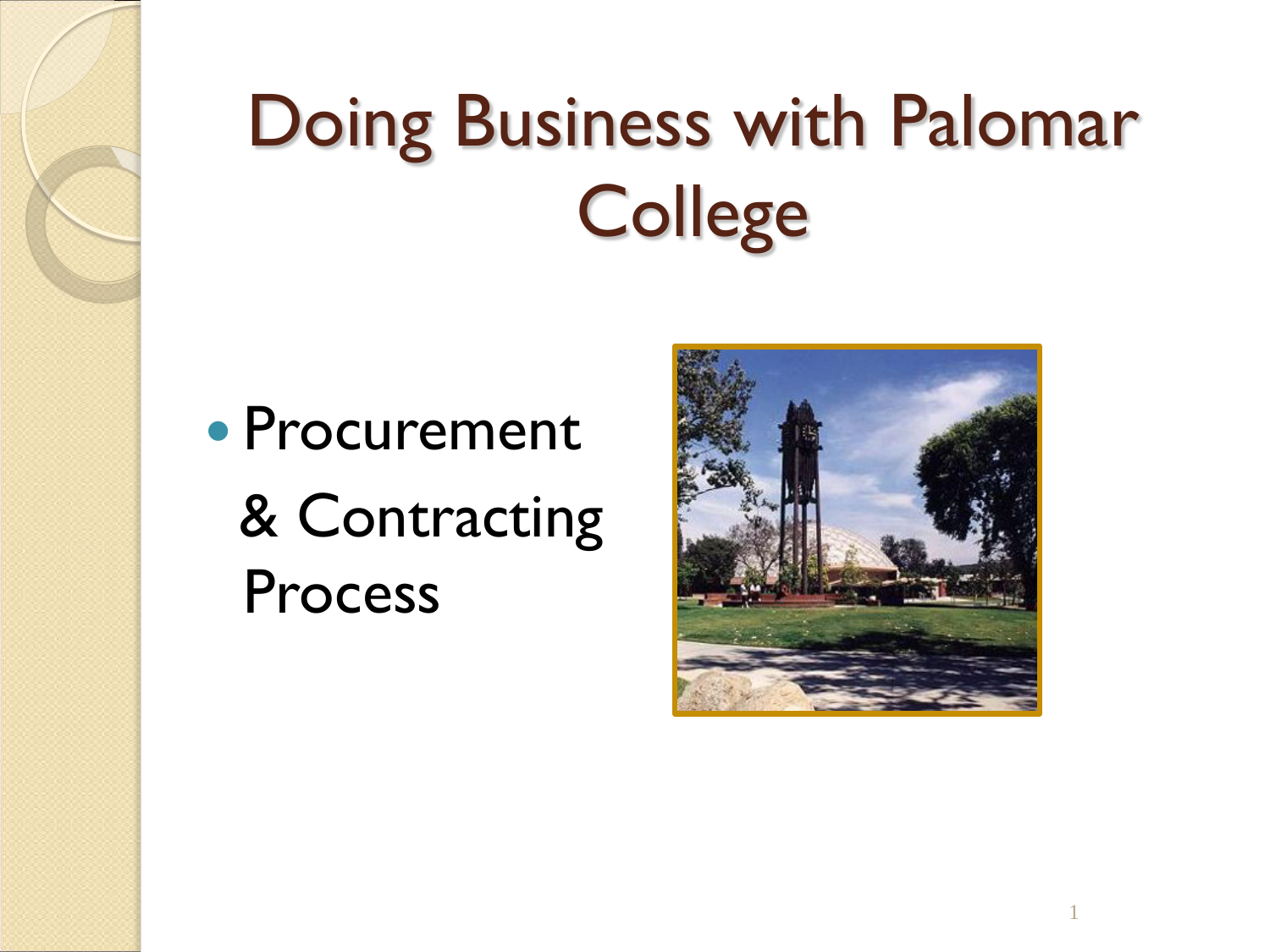## District Procurement Process

- Under law, the Governing Board has the ultimate responsibility for all purchases and contracts of the District. The Director of Business Services has the delegated authority to contract for and purchase supplies, materials, equipment, and services for the District.
- The Governing Board has adopted a centralized purchasing and contracting concept to competitively obtain the best combination of services, product quality, price, and delivery. Our goal is to accomplish this through cooperative partnerships with vendors.
- The District is committed to encouraging all business enterprises to successfully compete within the District's contracting and procurement process. We provide equal opportunity to all vendors without regard to race, religion, ancestry, color, age, sex, national origin, marital status, sexual orientation, medical condition, physical or mental disability.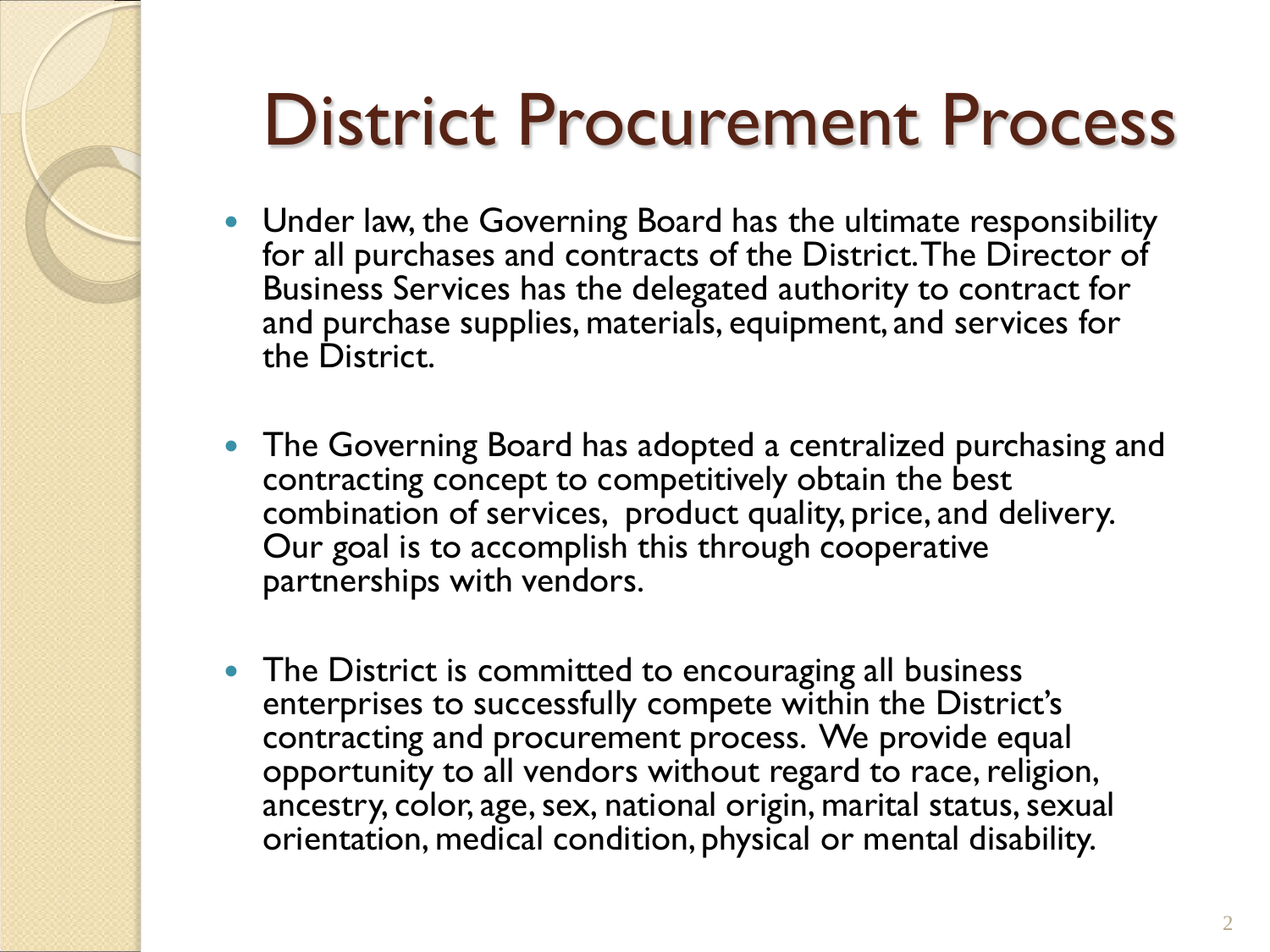## District Procurement Process

(continued)

- District purchasing and contracting operate in a highly regulated legal arena. The education code, public contract code, government code, business and professions code, and labor code govern our procurement activities.
- **Bids & Requests for Proposals (RFP)**  Per sections 20111 and 20651 of the Public Contract Code, the District is required to bid for public projects of \$15,000 and greater, and for equipment, materials, supplies, or services of more of \$78,500 and greater. This covers anything furnished, leased, or sold to the district. Awards must normally be made to the "lowest responsive and responsible bidder."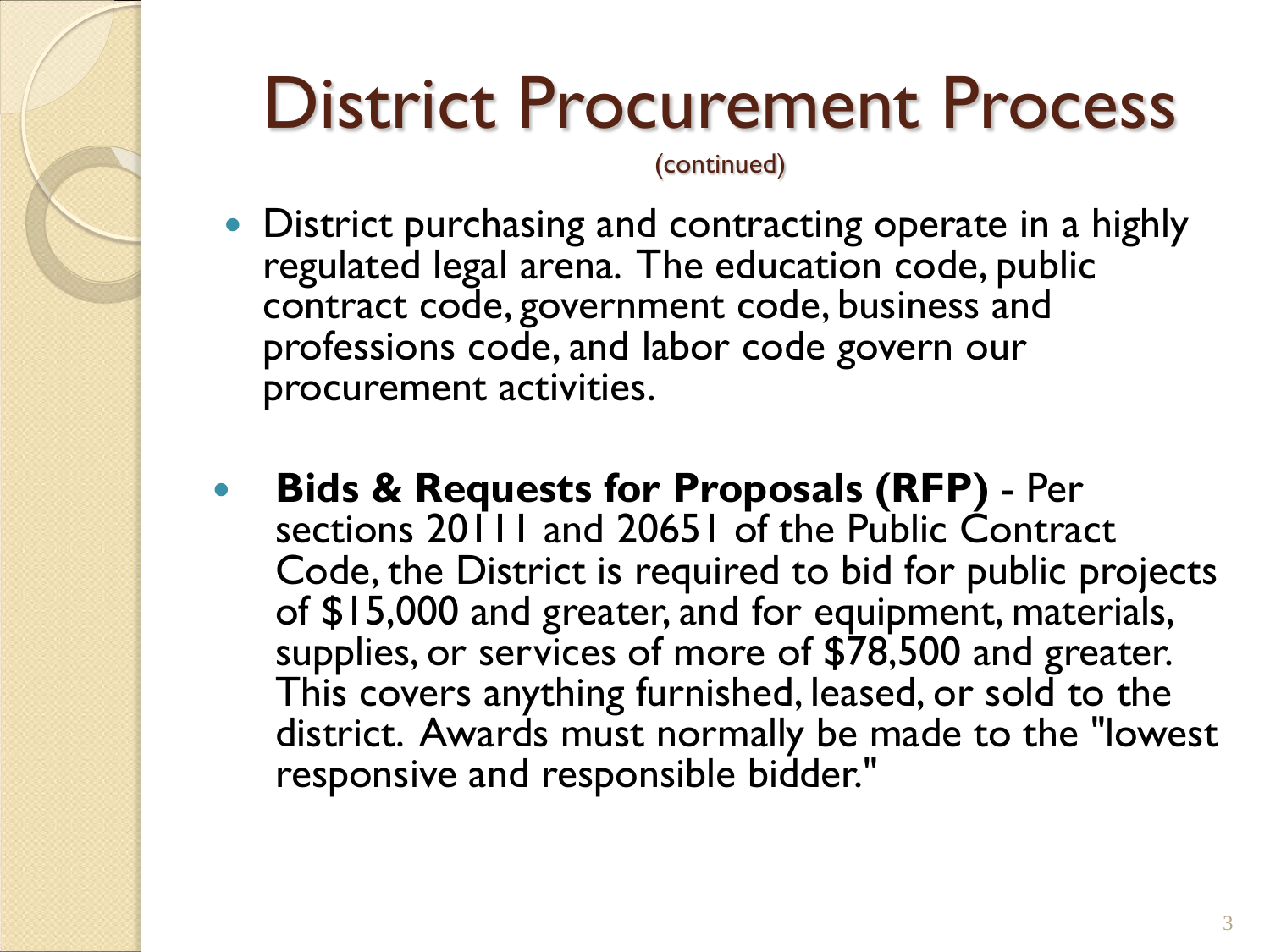## District Procurement Process

(continued)

- **Purchase Orders & Contracts.**The acquisition of materials and/or services in limited quantities may be made by issuing a purchase order, following competitive negotiations with vendors.
- **Procurement Card.** Departments may purchase low dollar value materials and supplies using the Cal-Card VISA.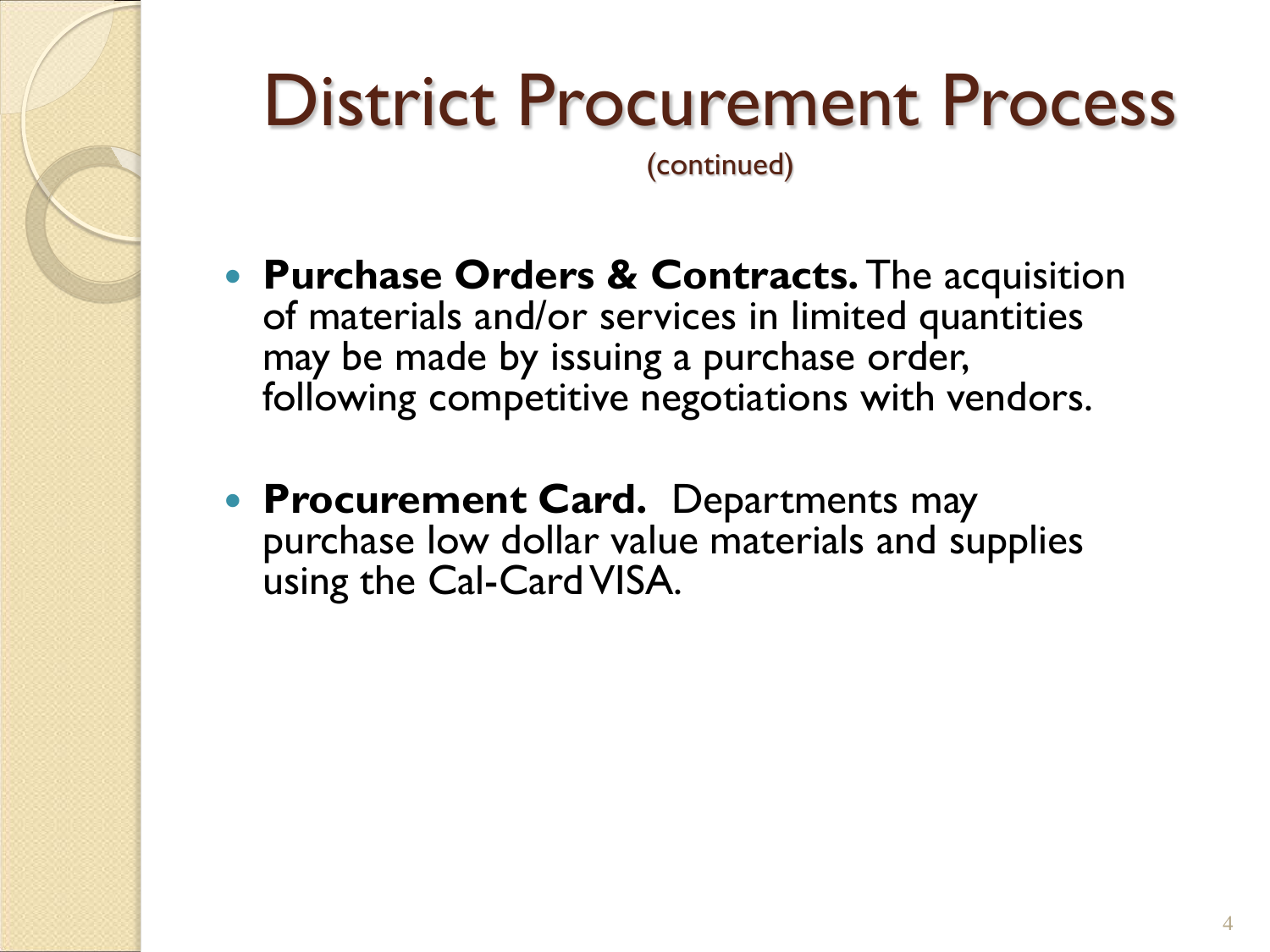

- Formulation of needs and specifications
- Advertisement in San Diego Daily Transcript
- Direct solicitation of vendors
- Receipt and review of Bid/RFP documents
- Selection of "lowest responsive and responsible bidder" by review panel
- Board approval and award of contract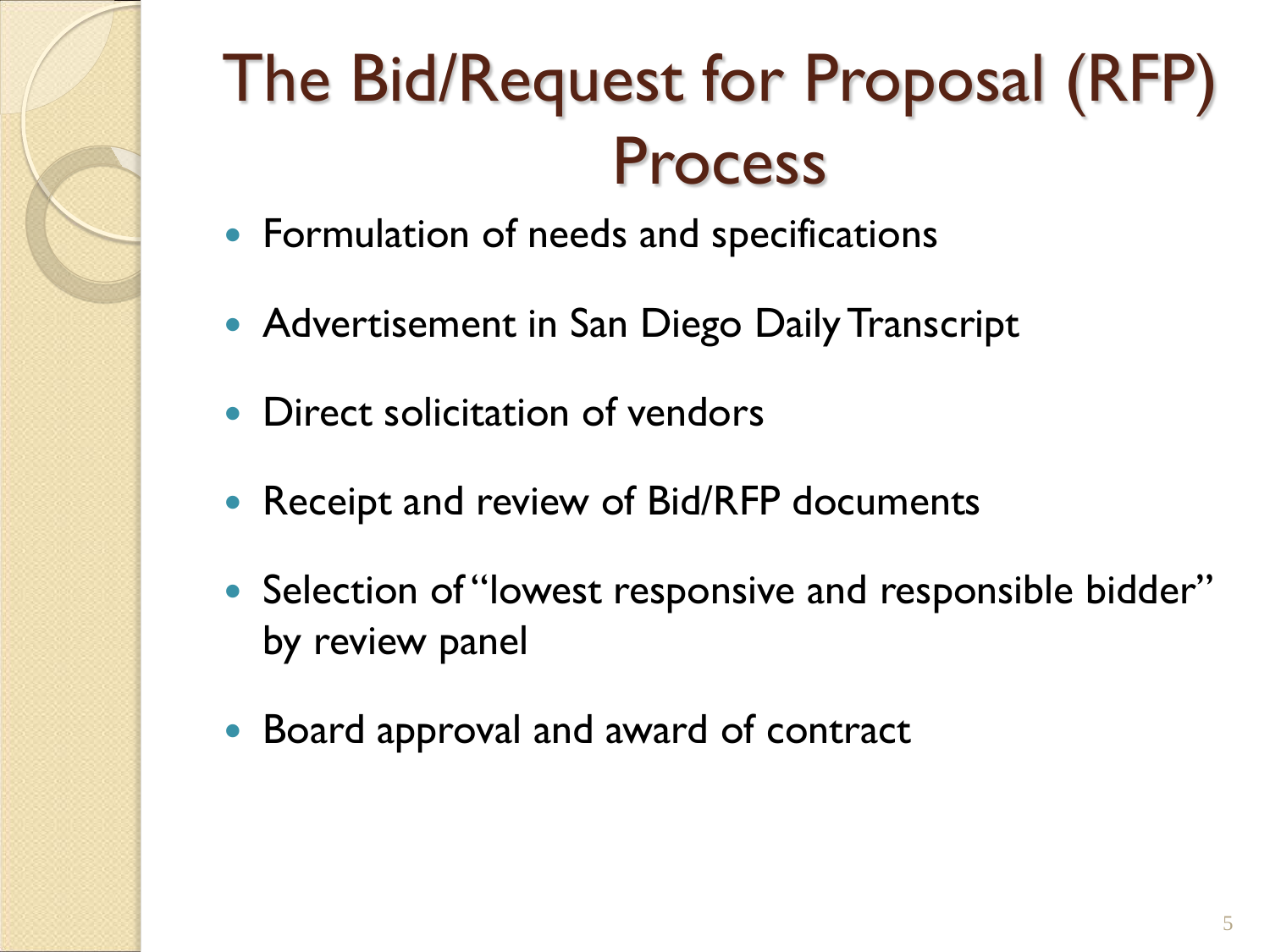### The Request for Qualifications (RFQ) Process

#### Facilities or Construction Related Activity:

- Selection panel from Facilities Review Committee (constituent representation).
- **Screening criteria and interview questions** developed.
- Statement of Qualifications (SOQs) are screened and rated by the panel.
- Panel selects those to be interviewed.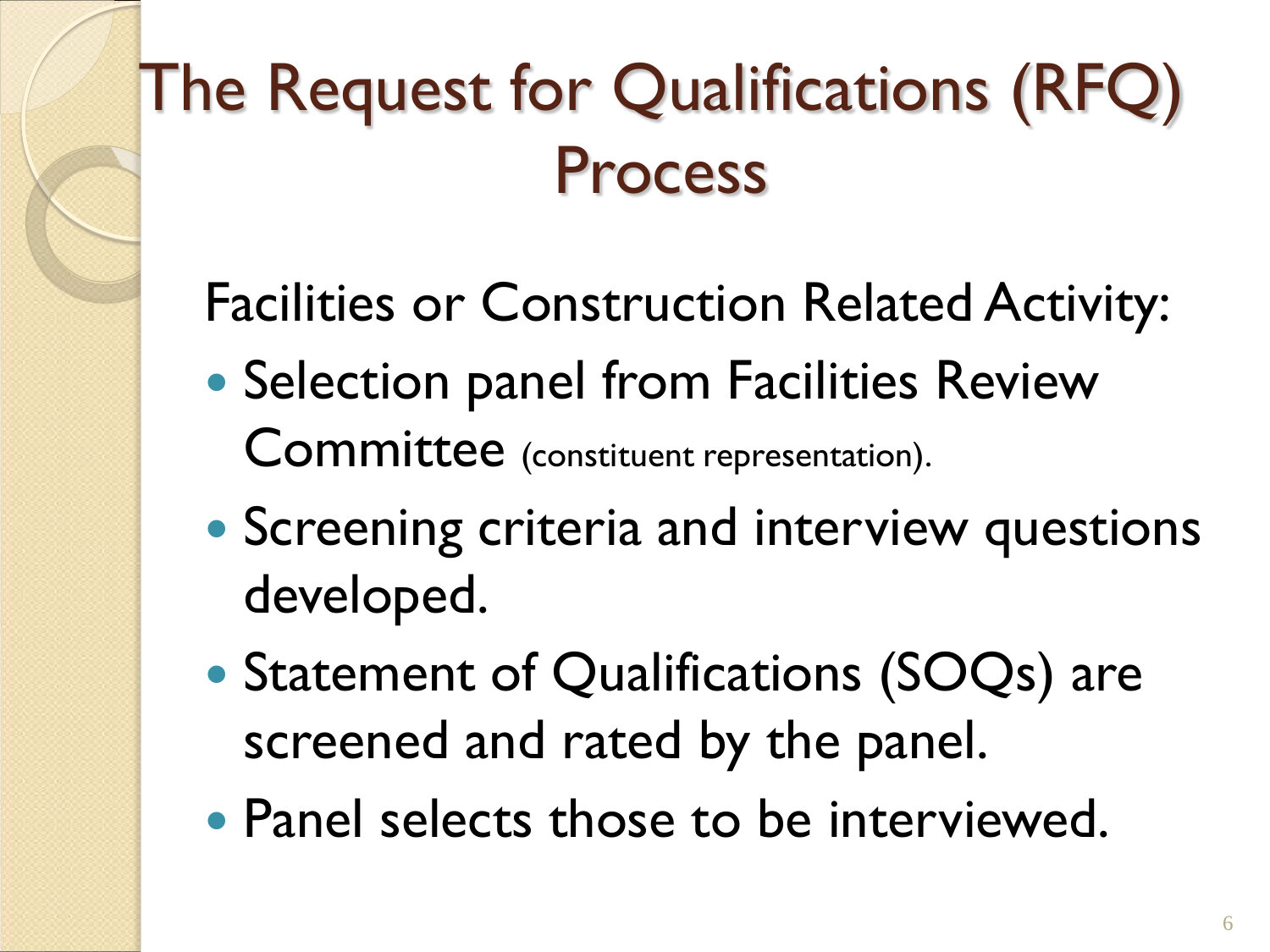## The Request for Qualifications (RFQ) Process (continued)

- Interviews are conducted by the selection panel.
- Most highly qualified firms are forwarded to second level interviews.
- The second level interviews are conducted by the President, Vice-President of F&AS, and the first level selection panel chairperson.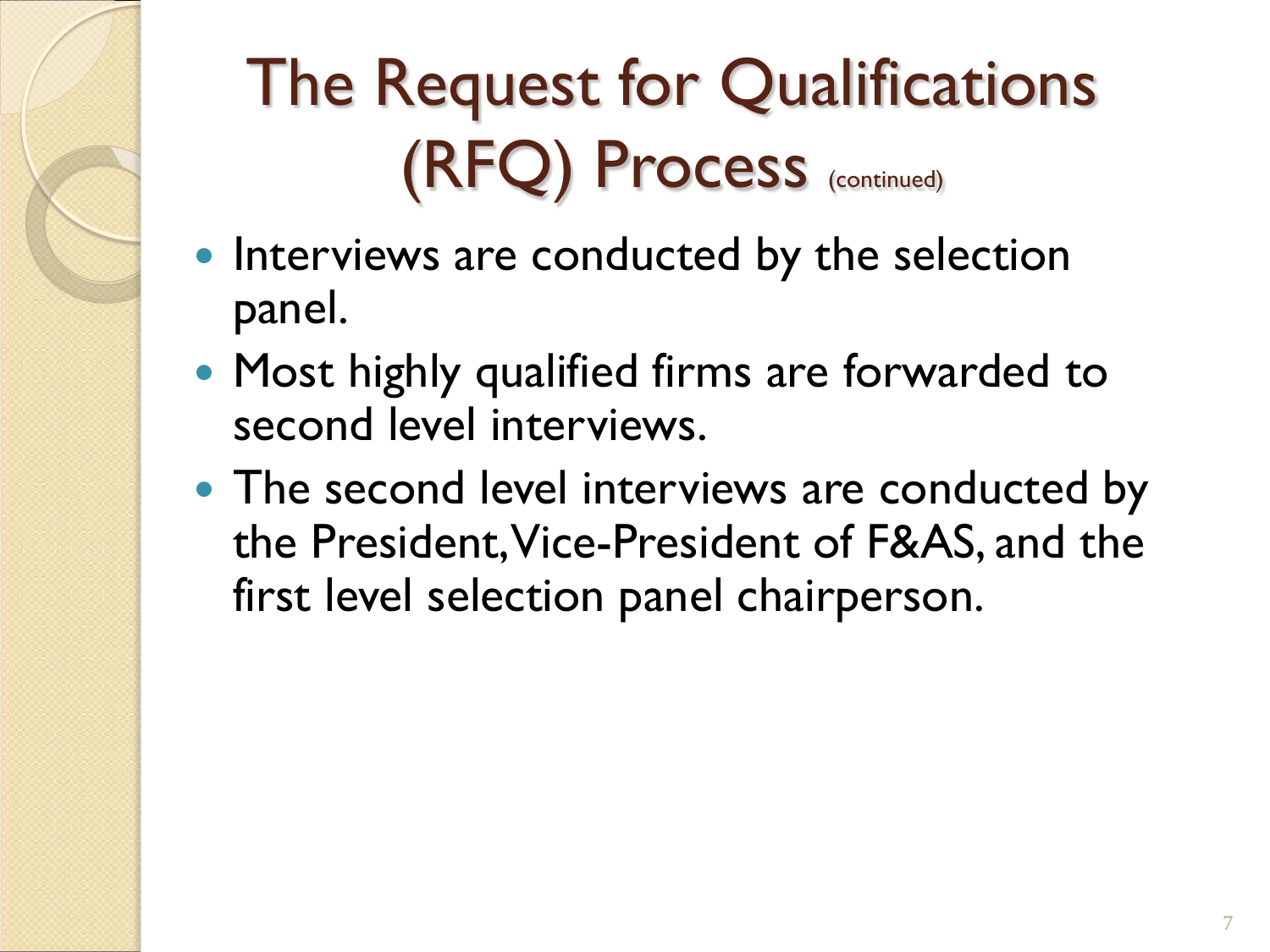### The Request for Qualifications (RFQ) Process (continued)

- The firm or firms that are selected as being the most qualified to perform work for the District are recommended to the Governing Board for approval. With regard to Prop M:
	- "Short-List" process
	- Local/Small Business pre-qualifying process
	- The District has implemented a pre-qualification process to ensure the Contractors bidding and performing work on Proposition "M" Construction Bond Program projects and other District projects are skilled, competent and capable contractors. All general and prime contractors must be pre-qualified to bid for projects valued at more than \$250,000.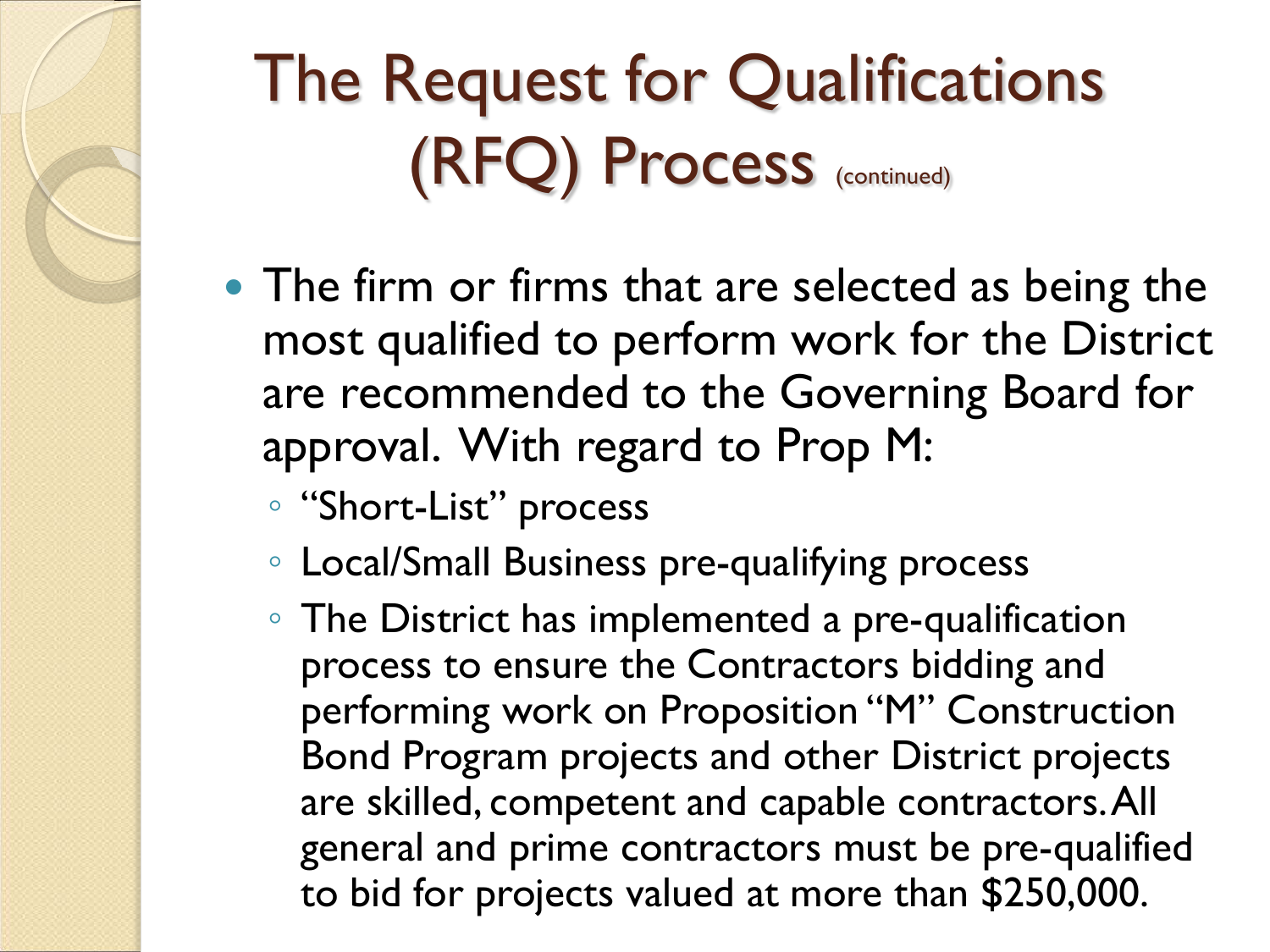### Potential Challenges for Local/Small **Businesses**

- Unaware of opportunities to do business
- Unknowledgeable of our business process
- Competitive disadvantage
- Inadequate insurance or lack of bonding
- Lack of appropriate licenses
- **Prevailing wage requirements**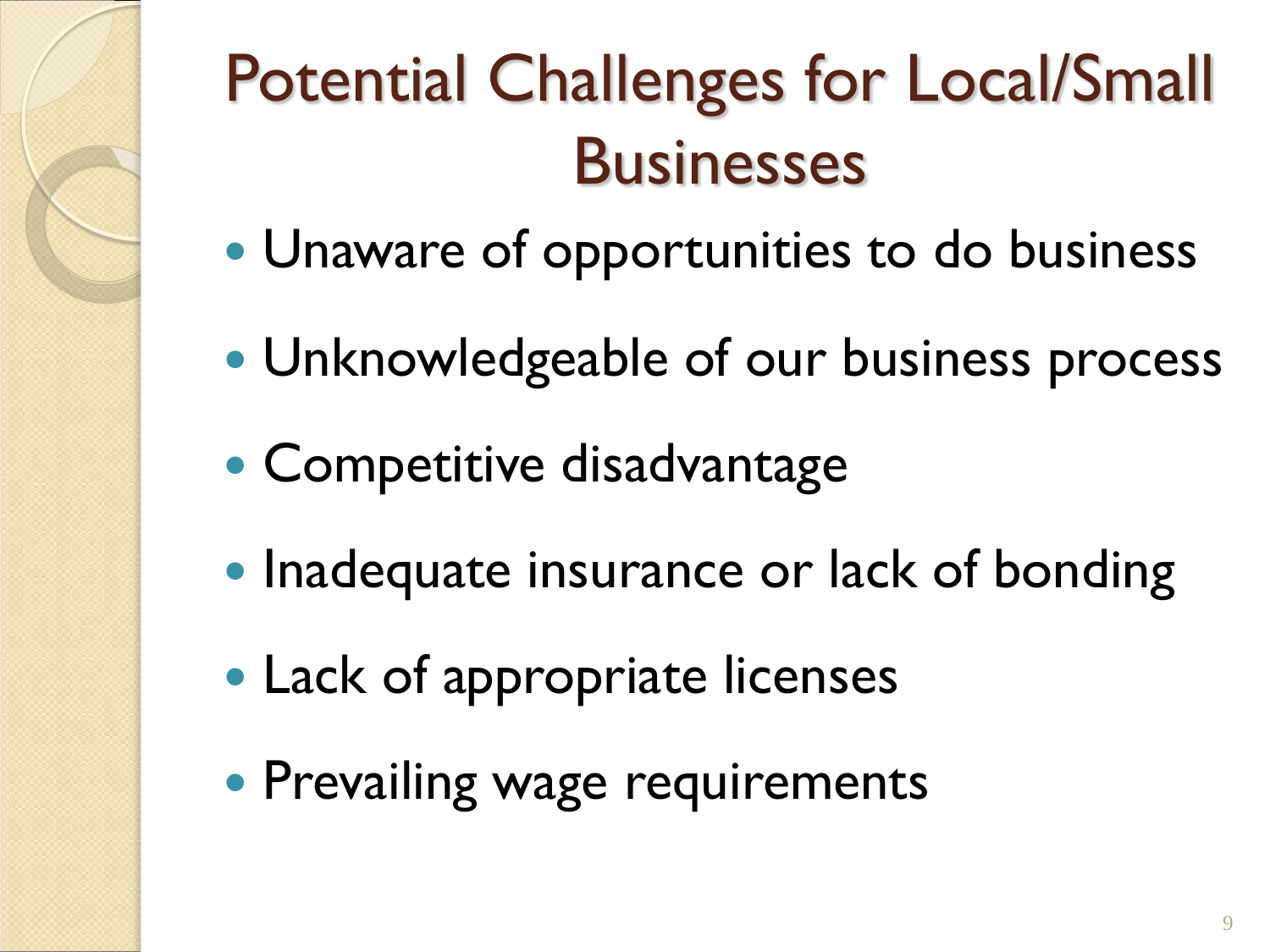# Outreach for Prop-M Projects

- **Business Services & Facilities Web Sites – in process**
	- Improved ease of navigation
	- Prominent display of all Bids & RFP's, RFQ's
	- Display of planned and in-progress construction projects by **Facilities**
	- Improved instructions on "how to do business" with District
	- Links to external web sites providing information on Government related and California Community College contracting
- **Workshops are in planning stage by Facilities & Business Services for small-local firms on how to participate in construction related bidding process**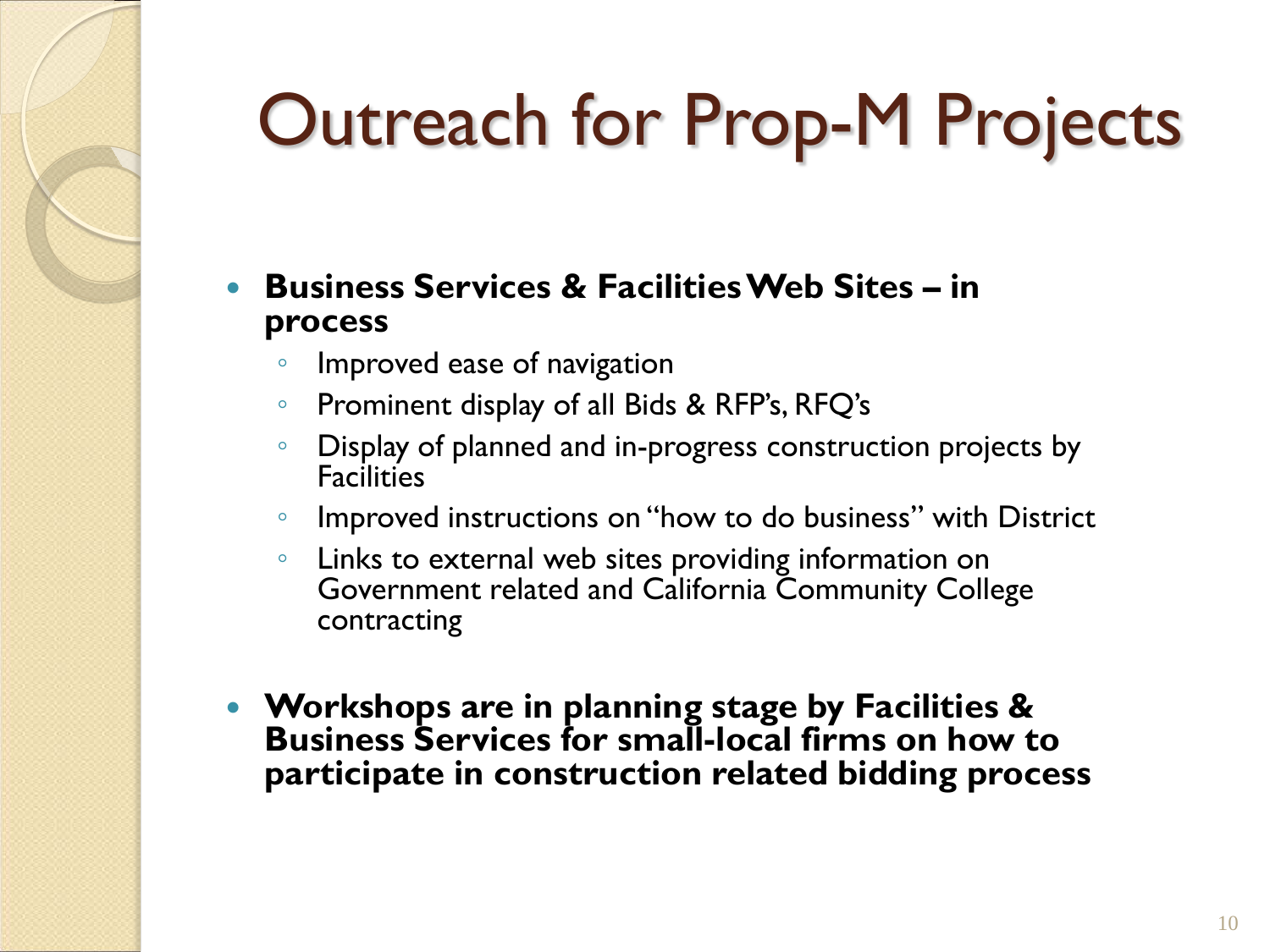#### Outreach for Prop-M Projects (continued)

- **The Contract's Office maintains a list of vendors desiring to work with the District. RFQ's and RFP's are automatically sent to these vendors to keep them informed on what work is available.**
- **Pre-qualifying Small Businesses -The Facilities Department has set up procedures to develop a list of pre-qualified small business contractors for projects that fall under the bid limit of \$15,000.**
- **Projects larger than \$250,000 are subject to a prequalification process and the formal bidding requirements in selecting and awarding to skilled, competent and capable contractors.**